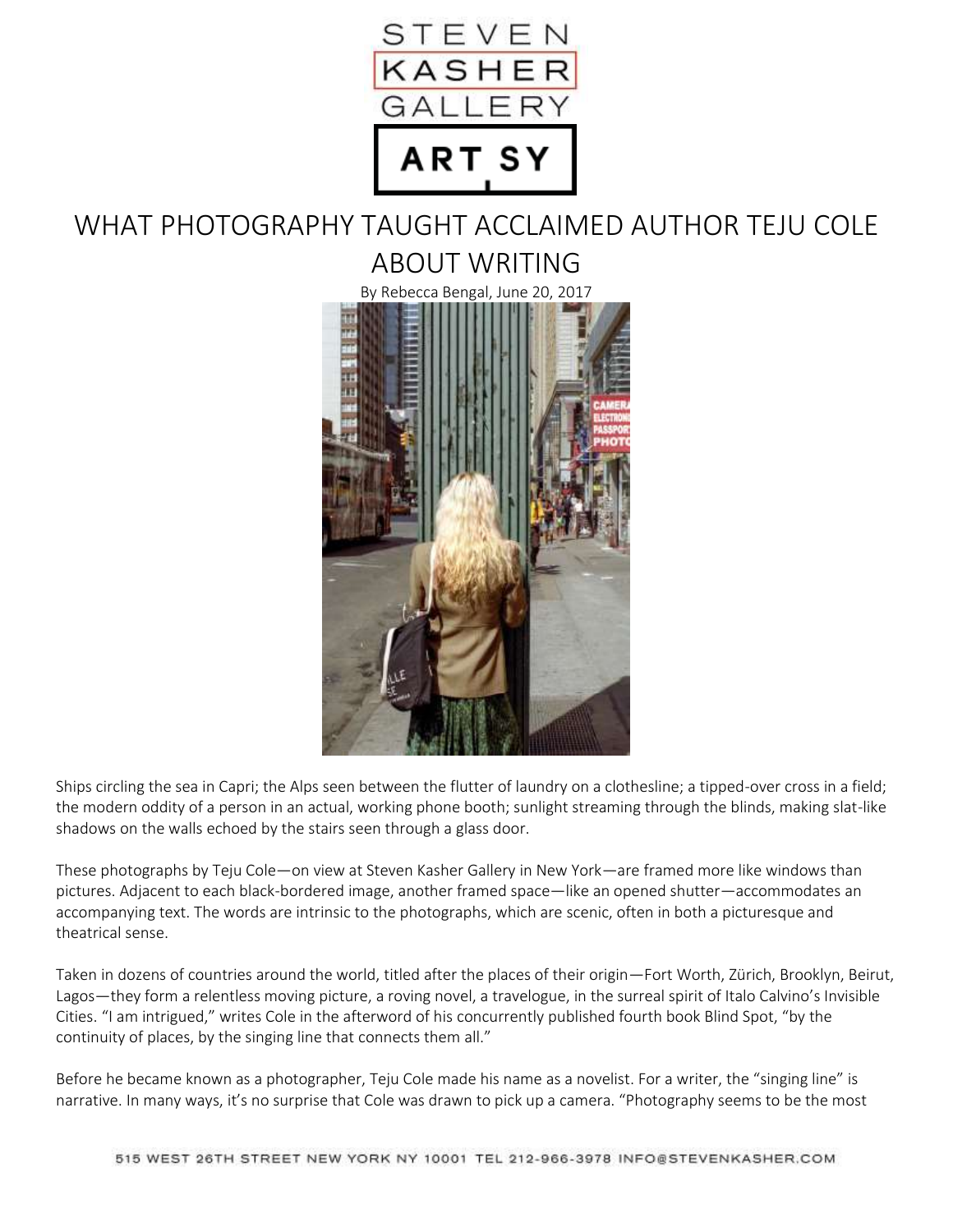

literary of the graphic arts," Walker Evans once wrote; a sentiment shared by the photographer William Gedney, who claimed to be "attempting a literary form in visual terms."

Cole's widely acclaimed debut novel, Open City, is driven not by plot but by the act of walking and accidental physical encounters with place: The story stumbles upon itself. As the protagonist Julius, a Nigerian medical student, wanders Manhattan and Belgium on foot, the narrative seeks to get under the surface of the city, to scrape away at the past collected in its buildings and below its streets. Open City invited comparisons to Michael Ondaatje, whose novel In the Skin of a Lion imagines the building of Toronto, and to W.G. Sebald's melancholic, peripatetic novels The Rings of Saturn, The Emigrants, and Austerlitz.

After Open City came the publication of a revised version of Cole's Every Day Is For the Thief, a novella in which a Nigerian man returns, after 15 years abroad, to his homeland. (Cole, born in Michigan to Nigerian parents, moved to Lagos and lived in Nigeria until he was 17.) This novella felt in many ways like an extension of Open City—roaming and ruminative and bore another trace of Sebald, incorporating photographs within the text. As in Sebald's work, the photographs are of the world of the book, but not literally illustrative; their antique qualities and their blurriness add to their enigma and to the collage-like effect of the narrative itself. The oblique, subterranean films of Guy Maddin come to mind. As Cole told the New York Times in 2014, "'The novel' is overrated, and the writers I find most interesting find ways to escape it."

Photography is one possible escape route, and a natural one. Cole holds degrees in studio art and art history; a perceptive and engaging critic, he writes a column on photography for the New York Times Magazine. Cole's novels were occasionally tagged "immigrant fiction" but perhaps a more apt way to think of them is as migrating forms—he is seemingly unbound to genre in writing, or in art.

Some of the images in "Blind Spot" were originally posted to Cole's Instagram account, which has some 28,000 followers ("the word," Cole has noted, "has a disquieting air"). Elsewhere, in interviews, he has acknowledged that writing captions for his Instagram posts helped formulate the writing that accompanies these photographs, and aided in editing the selection of the images for publication of the accompanying book.

The captions themselves show Cole shifting between his roles as novelist and critic. Microfictions accompany some images: The 138-word story behind a tattoo on a woman he photographs on the train in Zürich reads like a hypercondensed Sebaldian tale of grief. McMinnville, a picture of a mural depicting helicopters and jets in flights, is accompanied by another morbid narrative that centers on car crashes.

Elsewhere the captions analyze the visual elements of the images, and ponder the senses. Alongside Beirut, a photograph of apartment balconies all draped with the same striped curtains, Cole ruminates on a previously ruined roll of film. He cites a line by Emily Dickinson: "I take this as a reminder that what is seen is greater than what the camera can capture of it, what is known is finer than writing can touch. My eye was swaggered upon. I wasn't fooled." These are photographs obsessed with the act of seeing, and perhaps equally, in the age of Instagram, in the fear of missing out.

"Blind Spot" takes its title from the medical condition from which Cole periodically suffers; he once wrote an essay about the malady, collected in the volume Known and Strange Things. Cole's blind spot, he wrote, first materialized like "a grey veil" obscuring the vision in one eye. In his pictures, it is the question that haunts the photographer and it is perhaps what accounts for their restless nature, the way they alight on a thousand points of view: What does the camera not see, what does the picture not reveal?